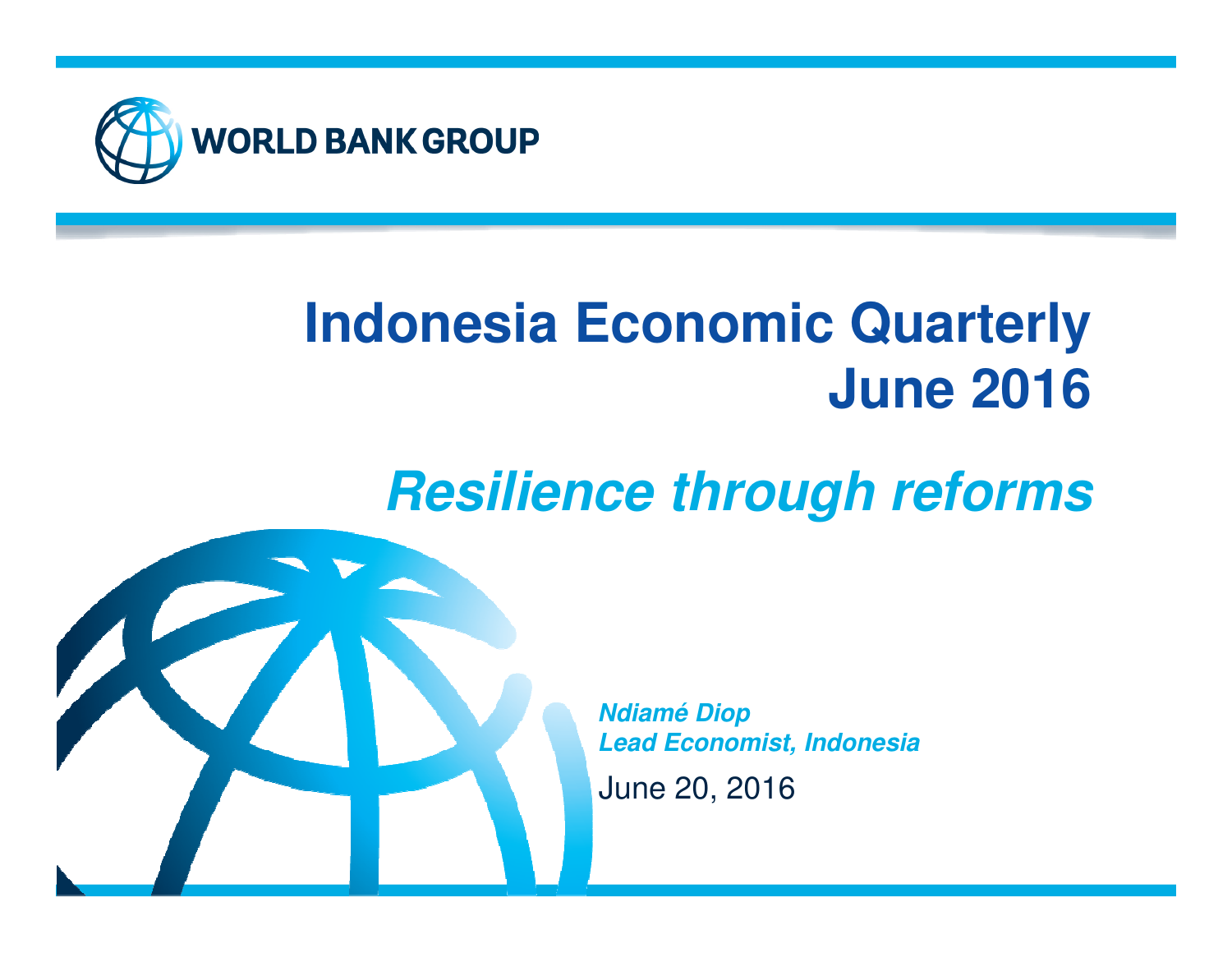# **Introduction**

### **Global economy: weaker than expected**

- The world recovery is yet to be realized;
- Hence, external conditions remain unsupportive.

### **Indonesia's resilience stands out**

- Private consumption has held up in the aggregate;
- But is private investment recovering?

### **Further reform momentum is needed**

- Sound monetary policy, but rigid bank interest rates;
- Higher public investment despite fiscal constraints;
- Trade policy and the real incomes of the bottom 40 percent;
- Long-term policies to improve manufacturing competitiveness and reduce inequality.



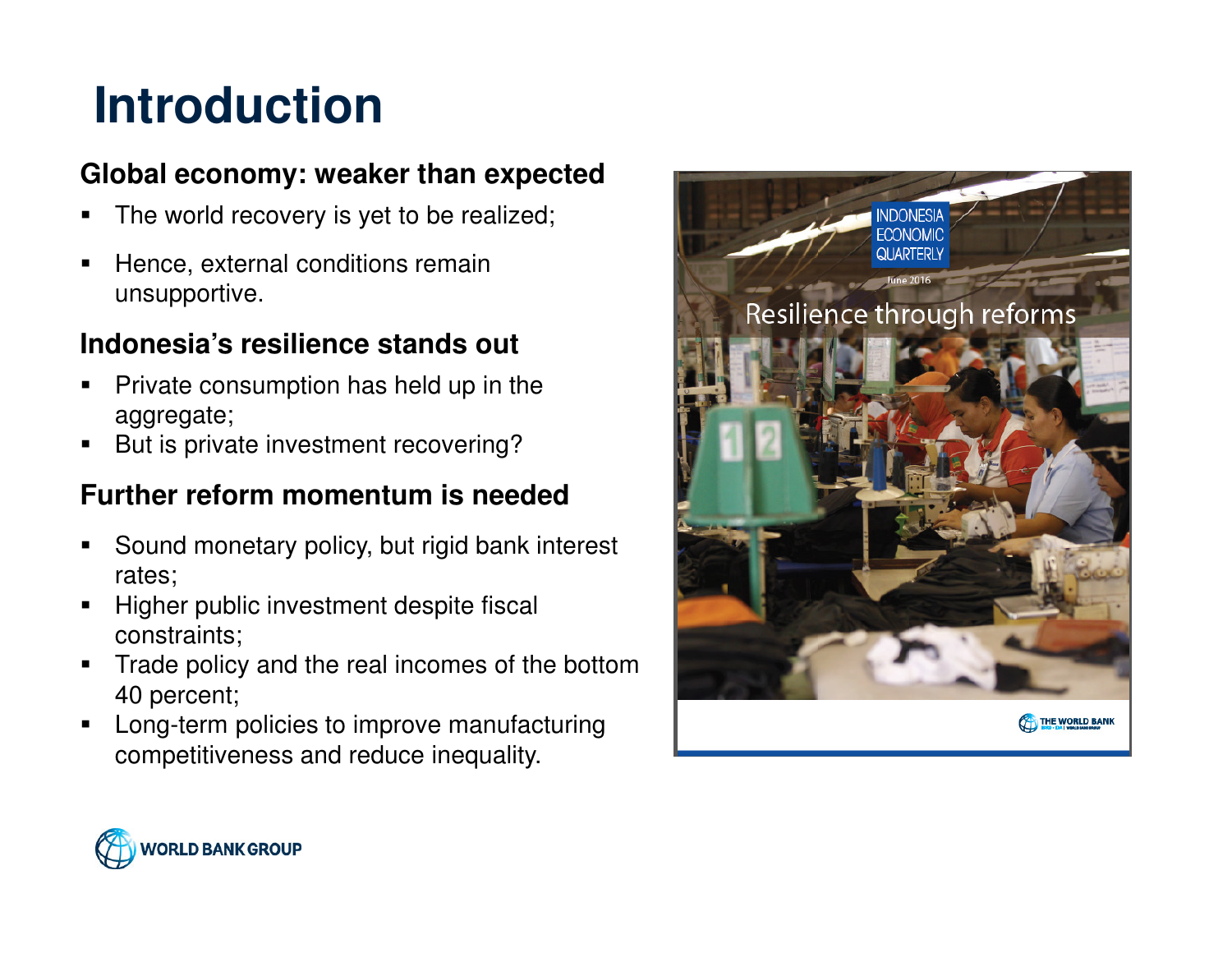**Indonesia: growth resilience**

**Macroeconomic outlook and risks**

**Further reform momentum**

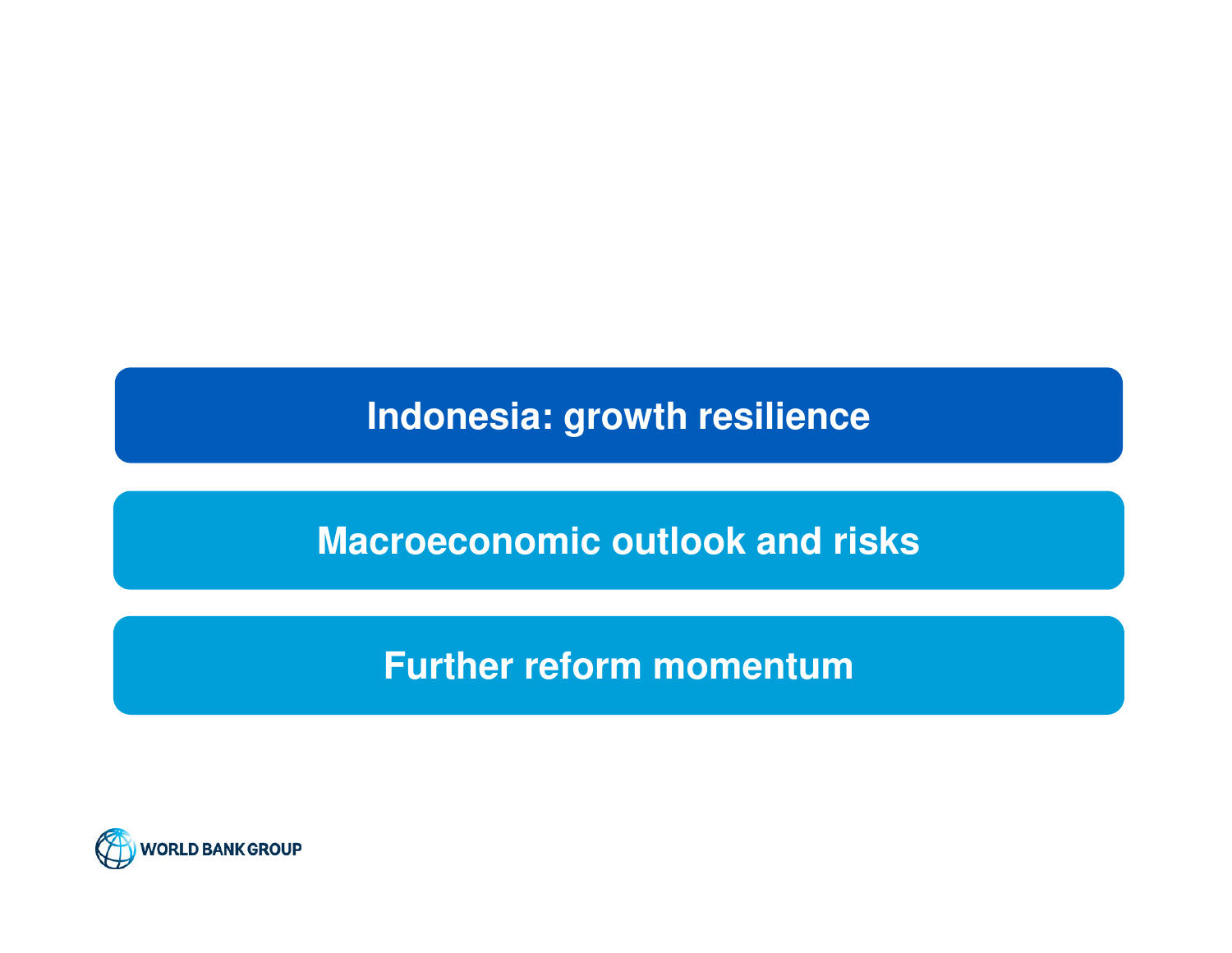## **Global economy: no recovery yet**

**Annual growth, percent**



**Source: World Bank, June 2016 Global Economic Prospects**

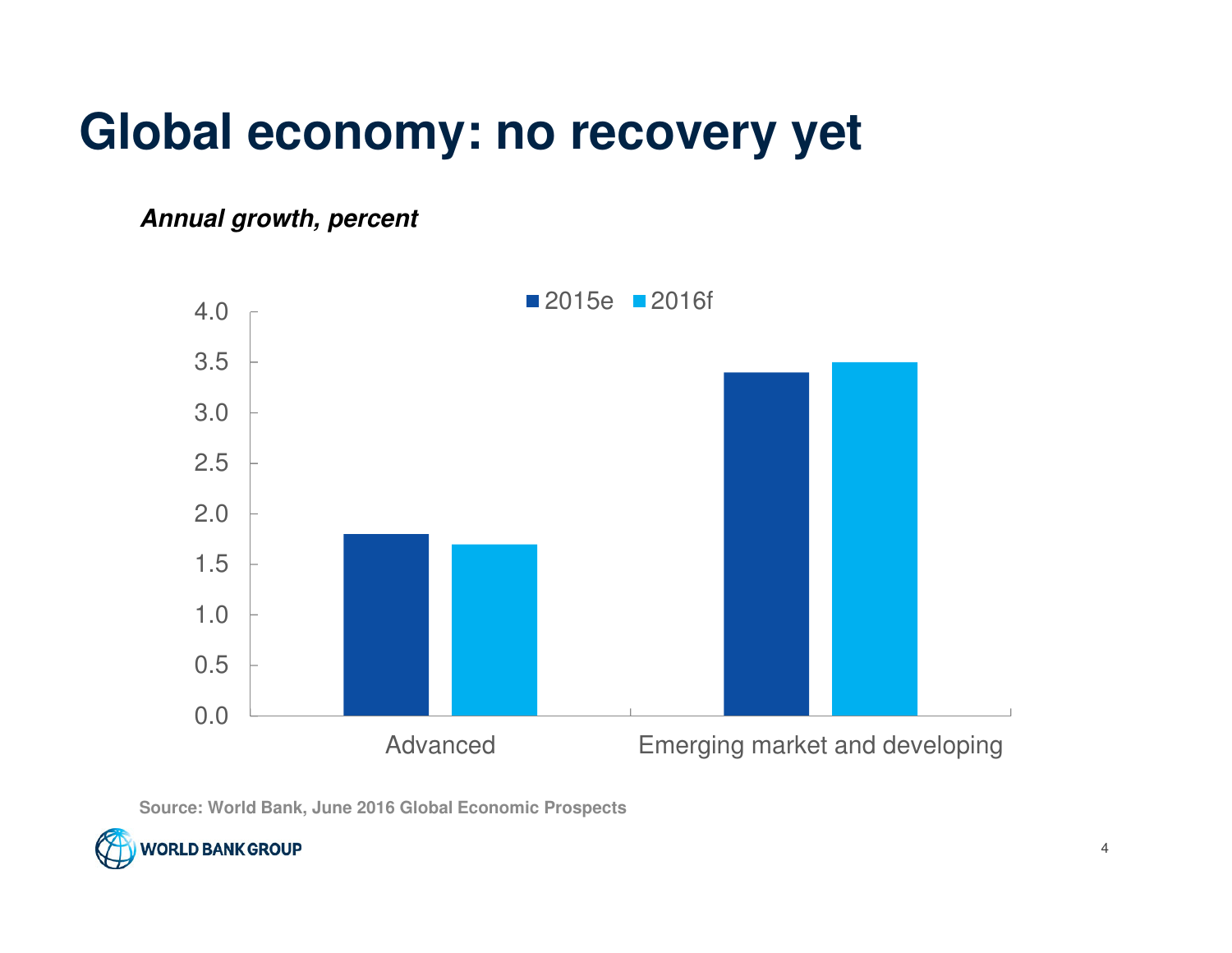# **Gloomy global trade and investment: a drag in Q1**

**USD billion**



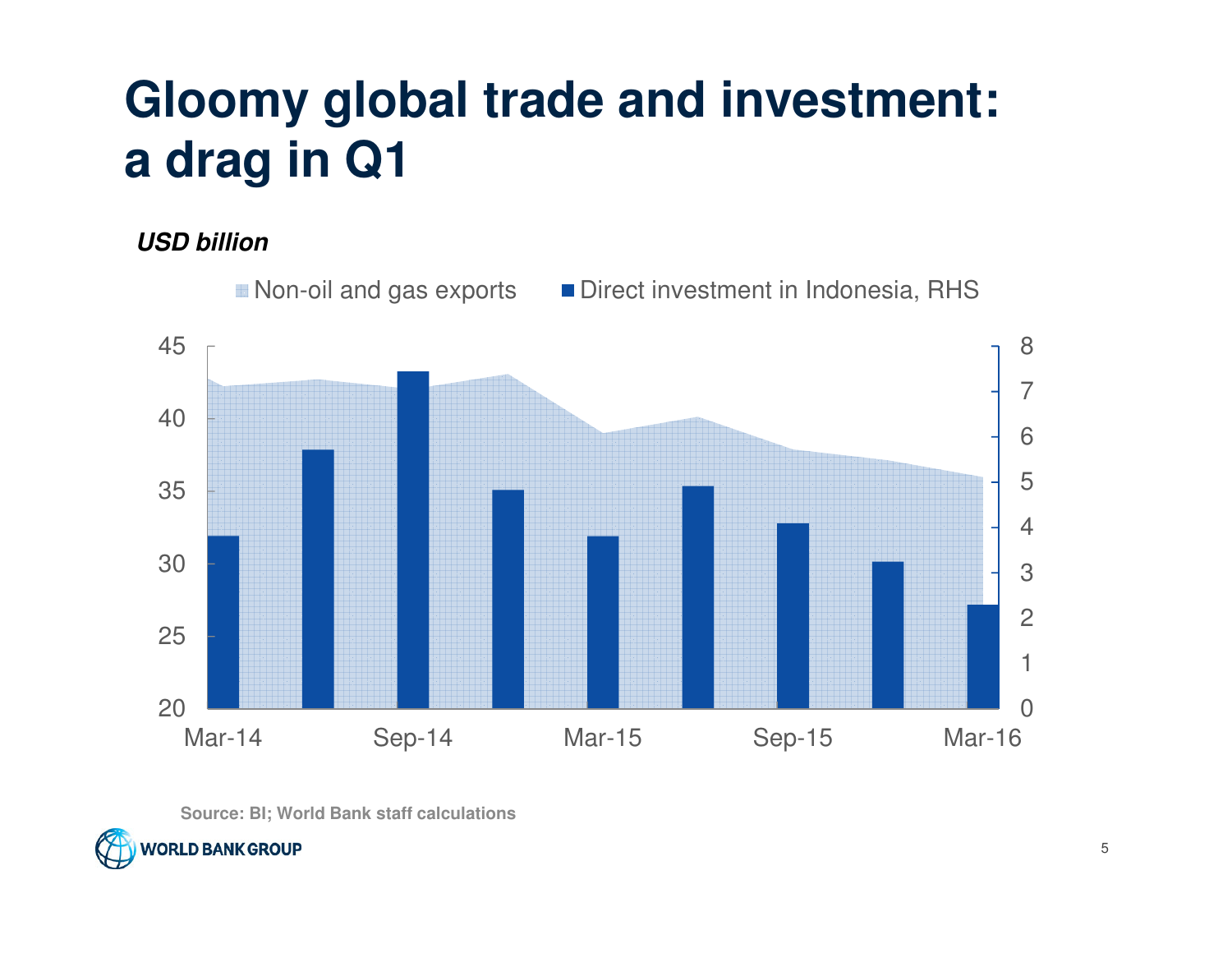## **But Indonesia's economy remains resilient**



**Annual growth, percent**

**Source: World Bank, June 2016 Global Economic Prospects**

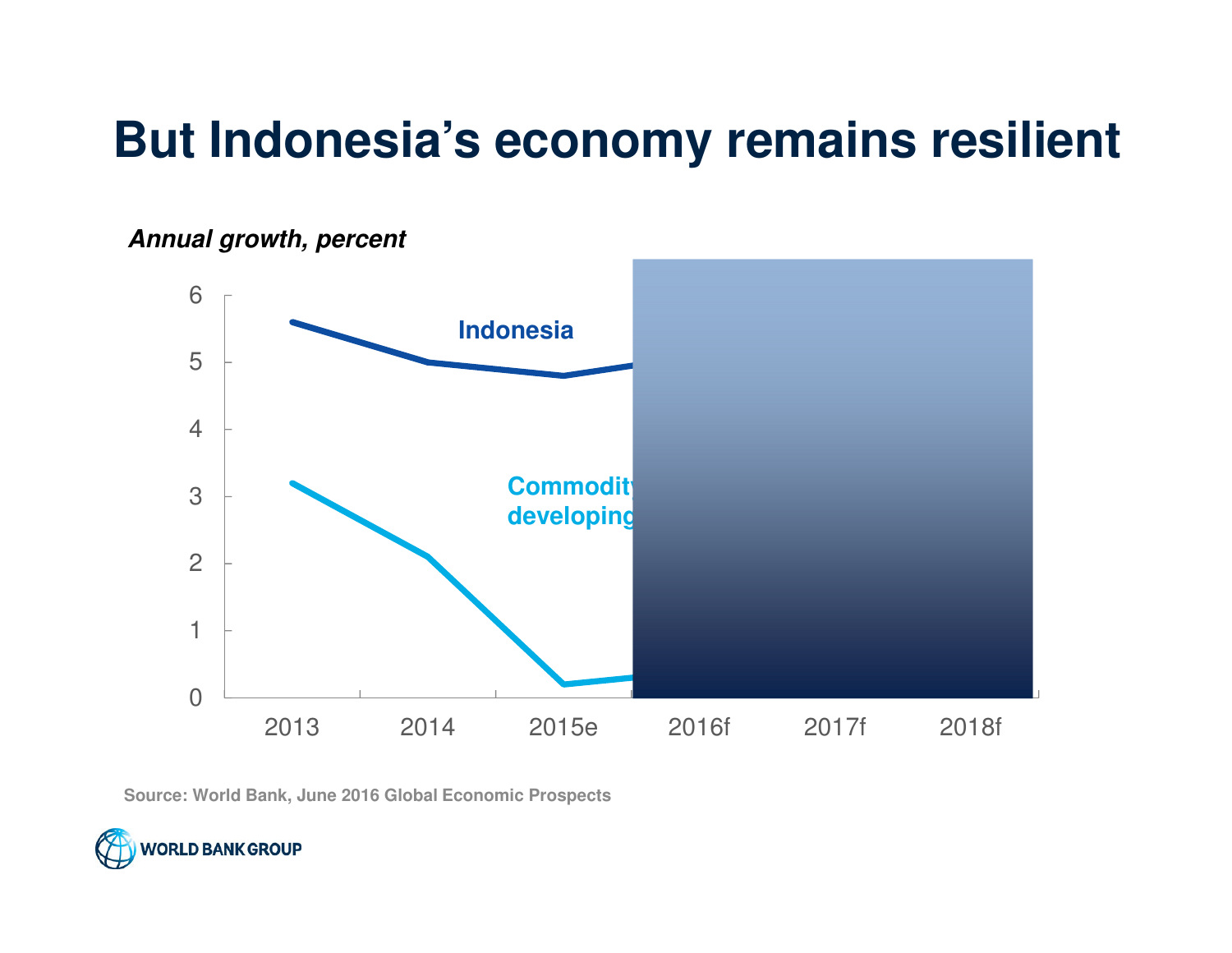# **Private consumption holding up in the aggregate, although not for all**

**Private consumption growth yoy, percent**



**Source: BPS; World Bank staff calculations Source: BPS; World Bank staff calculations**



**Paddy farmers' income and costs, indices 2012 = 100**

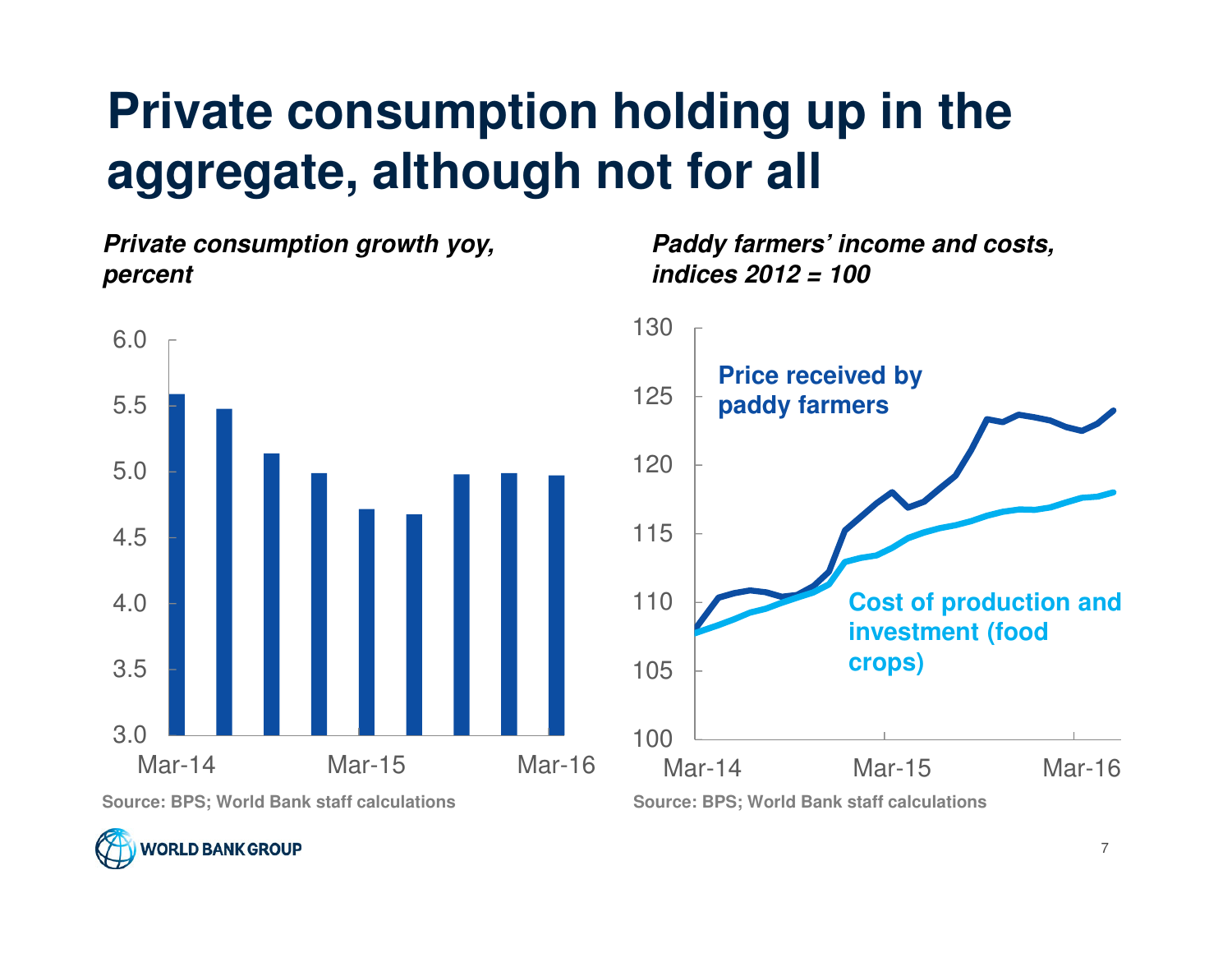# ….**Private investment recovering?**

#### **Business confidence indicators,indices**



Estimates of the public investment multiplier:

- **0.4** in short term and **1.4** in medium term in advanced countries (IMF, 2015);
- **0.6** in short term and **1.6** in long term in developing countries (Ilzetzki et al., 2010)

**Note: A PMI value above 50 indicates improving economic activity.Source: BI; Nikkei/Markit; World Bank staff calculations**

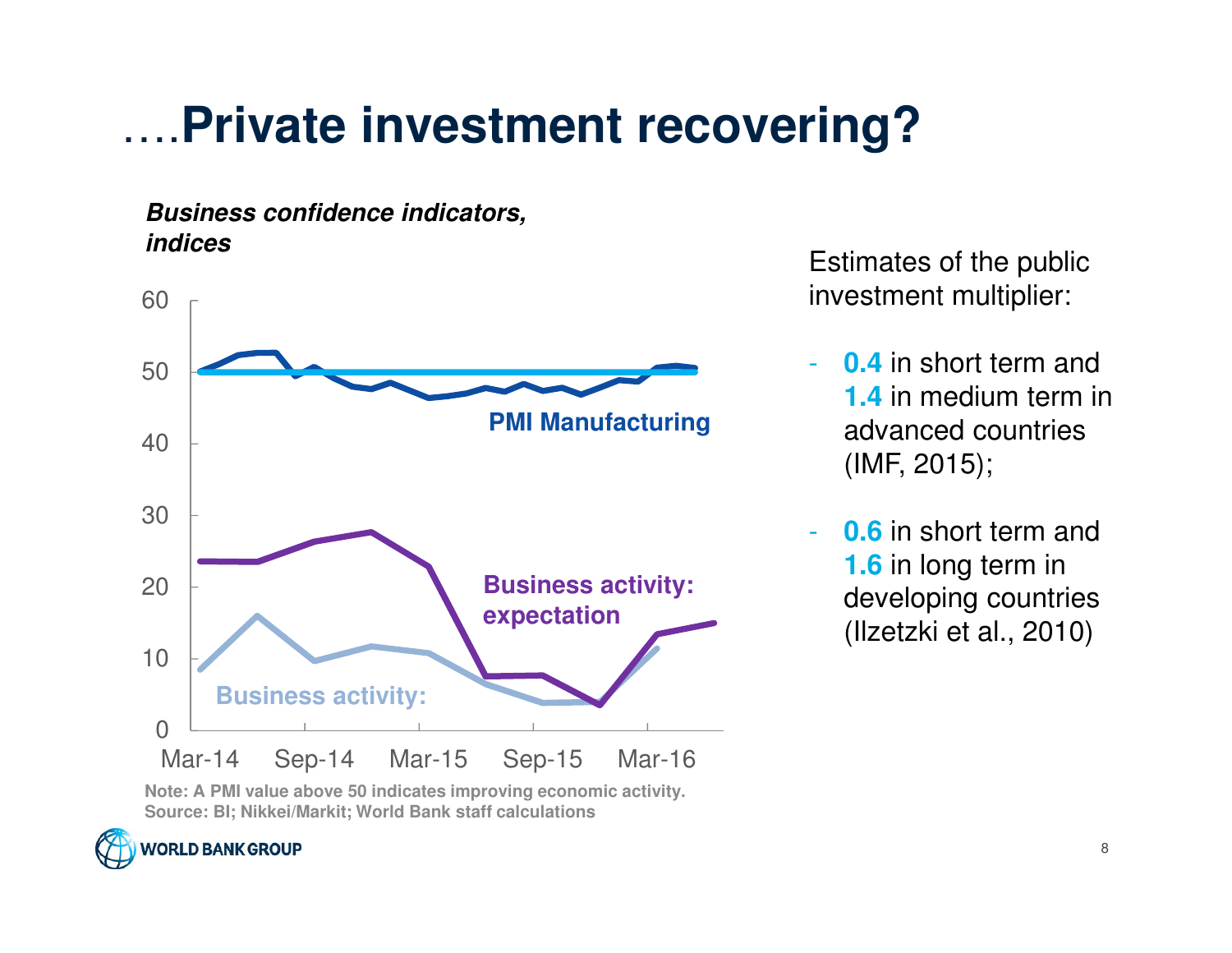**Indonesia: growth resilience**

**Macroeconomic outlook and risks**

**Further reforms**

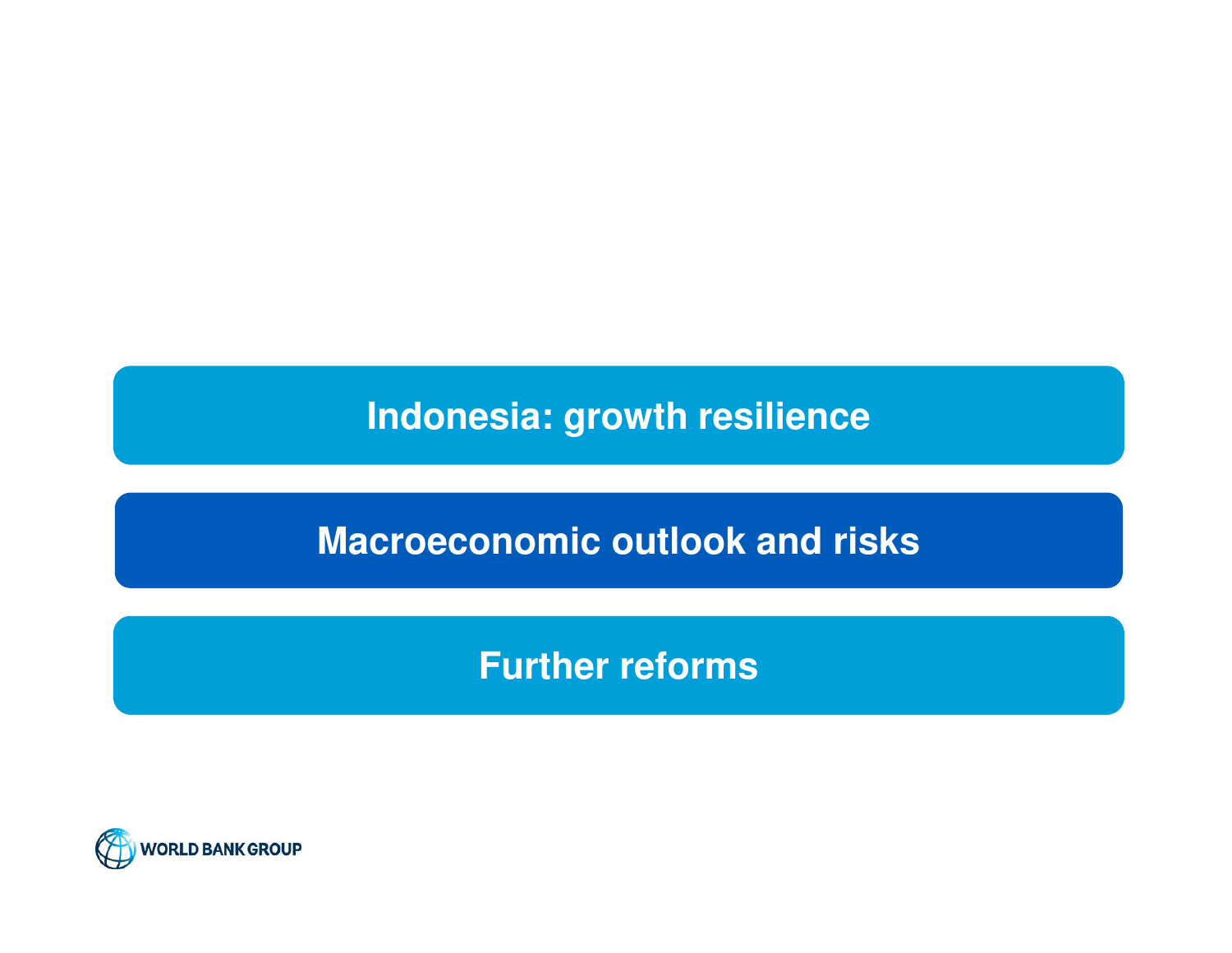## **Baseline outlook**

|                                    | 2015   | <b>2016f</b> | 2017f  |
|------------------------------------|--------|--------------|--------|
| Real GDP (annual % change)         | 4.8    | 5.1          | 5.3    |
| Consumer prices (annual % change)  | 6.4    | 3.9          | 4.4    |
| Current account balance (% of GDP) | $-2.1$ | $-2.3$       | $-2.5$ |
| Budget balance (% of GDP)          | $-2.6$ | $-2.8$       | n.a.   |

**Source: BPS; World Bank staff projections**

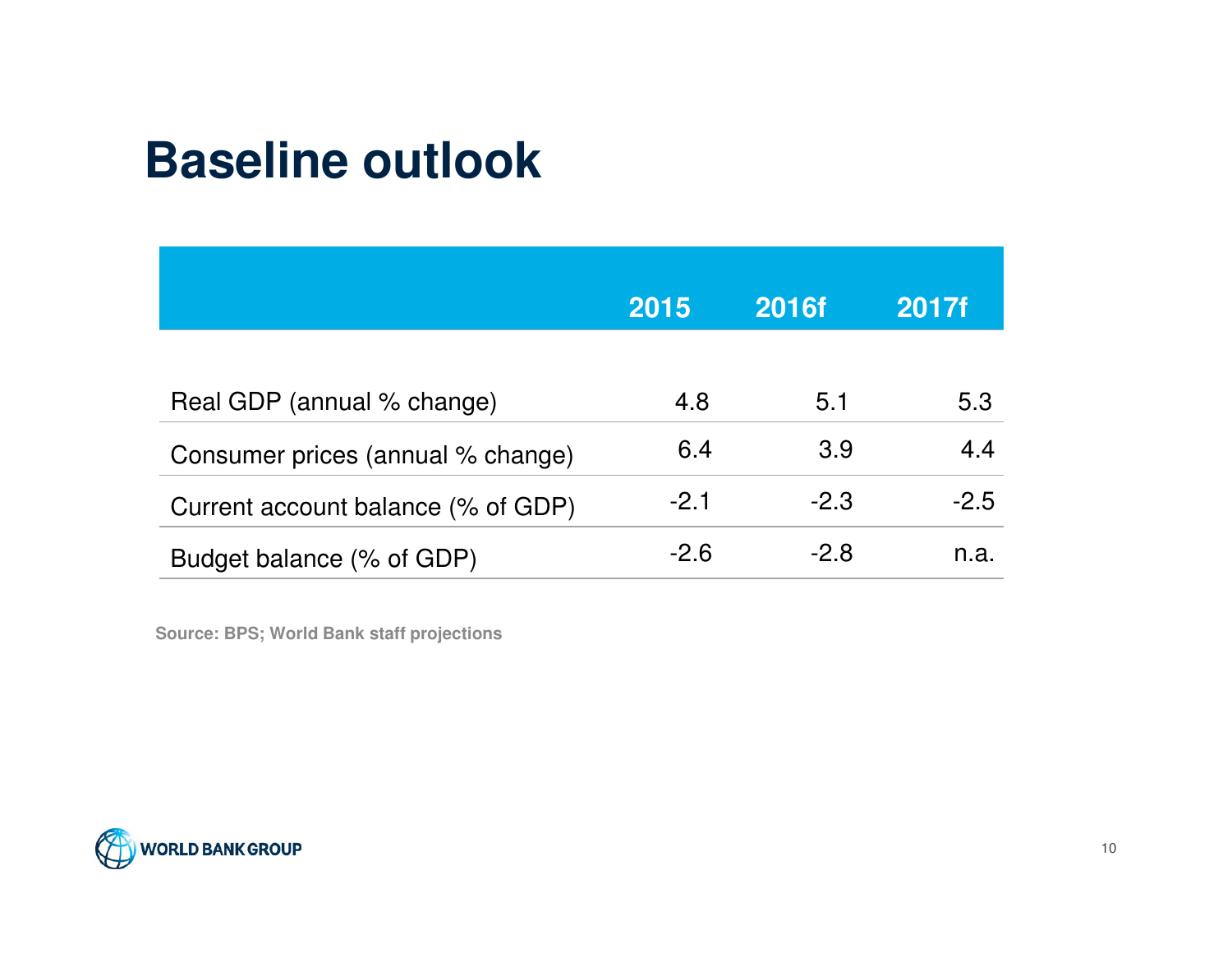### **External risks and uncertainties**



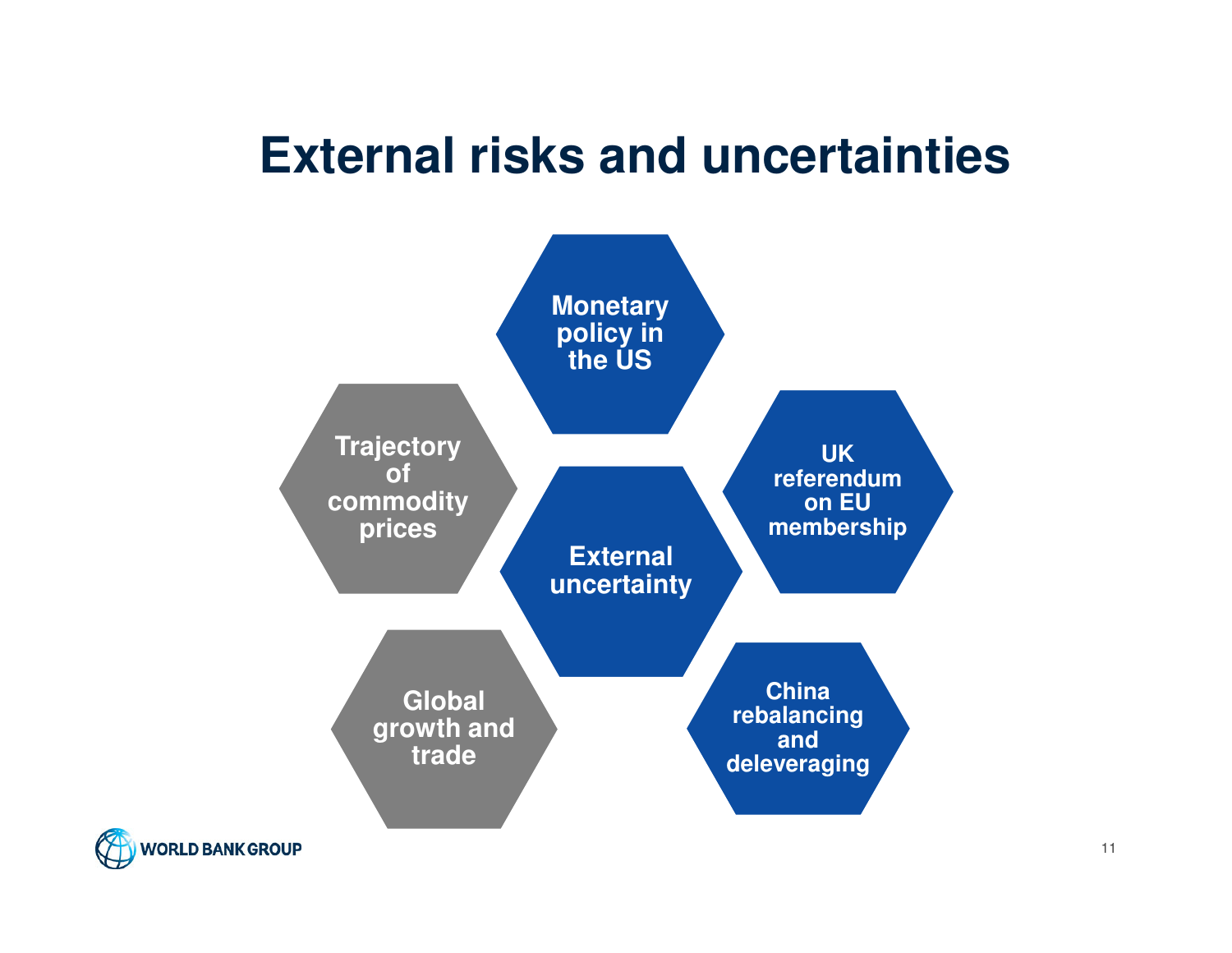## **Domestic risks**



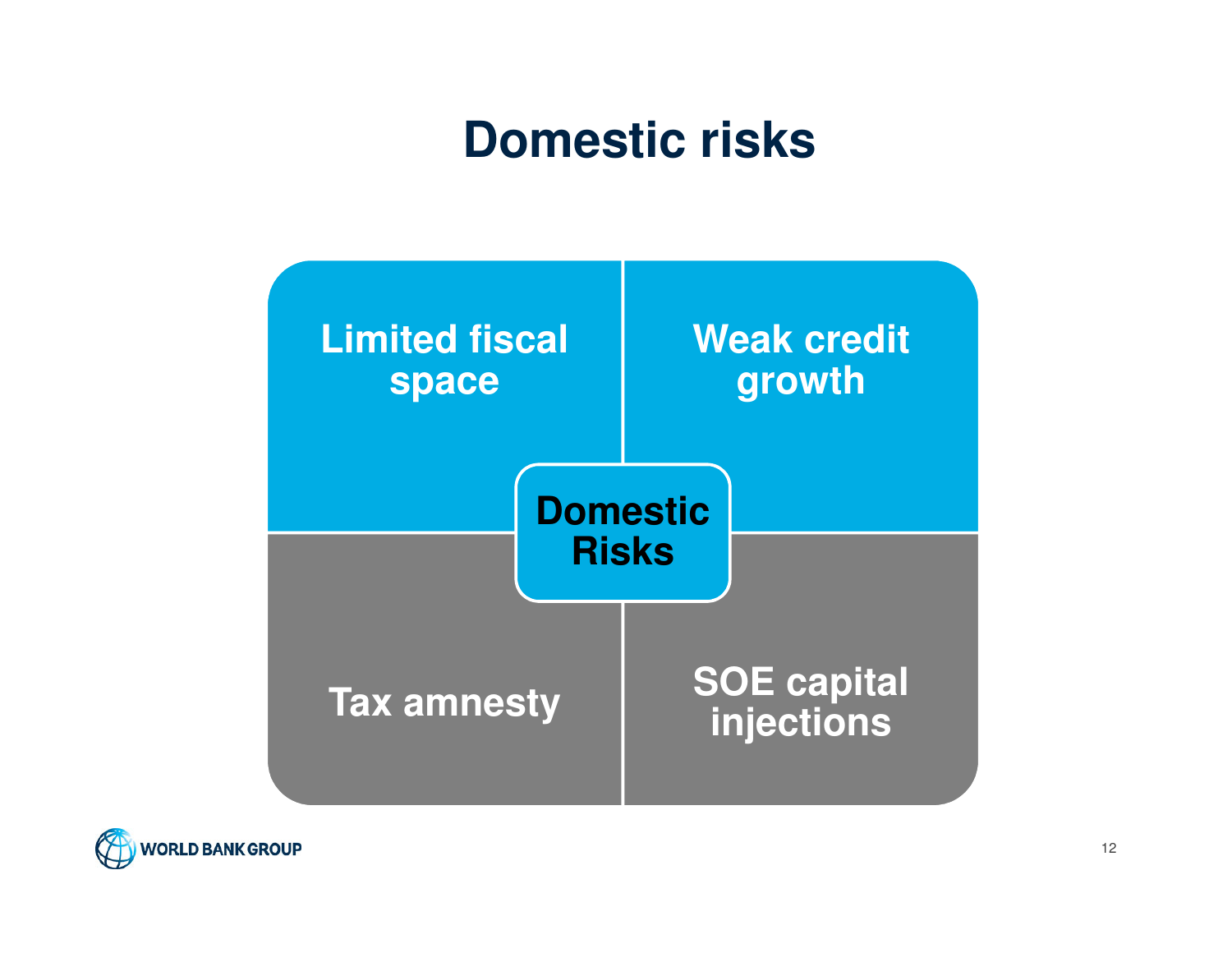**Indonesia: growth resilience**

**Macroeconomic outlook and risks**

**Further reform momentum**

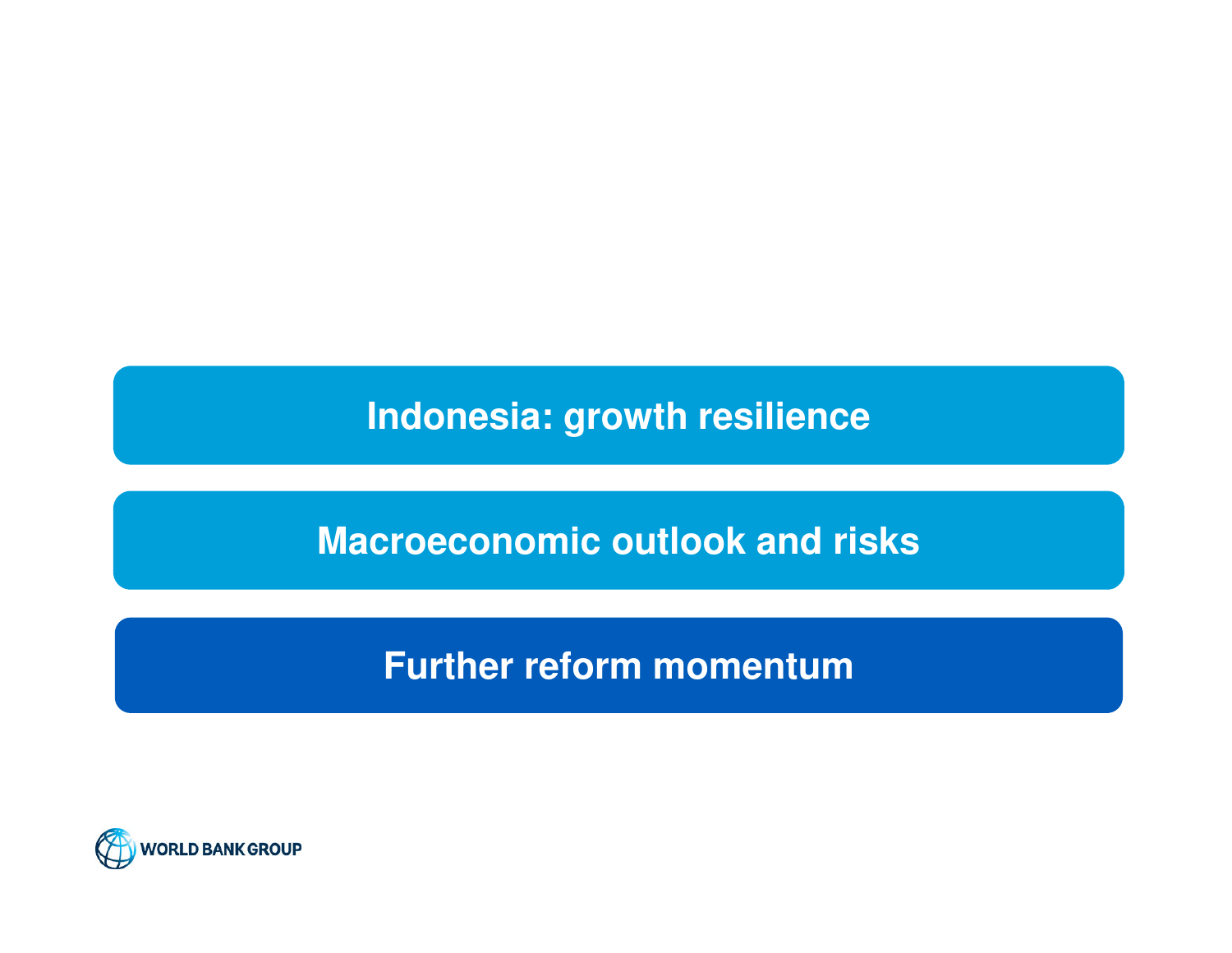## **Hence, Indonesia needs to work harder**



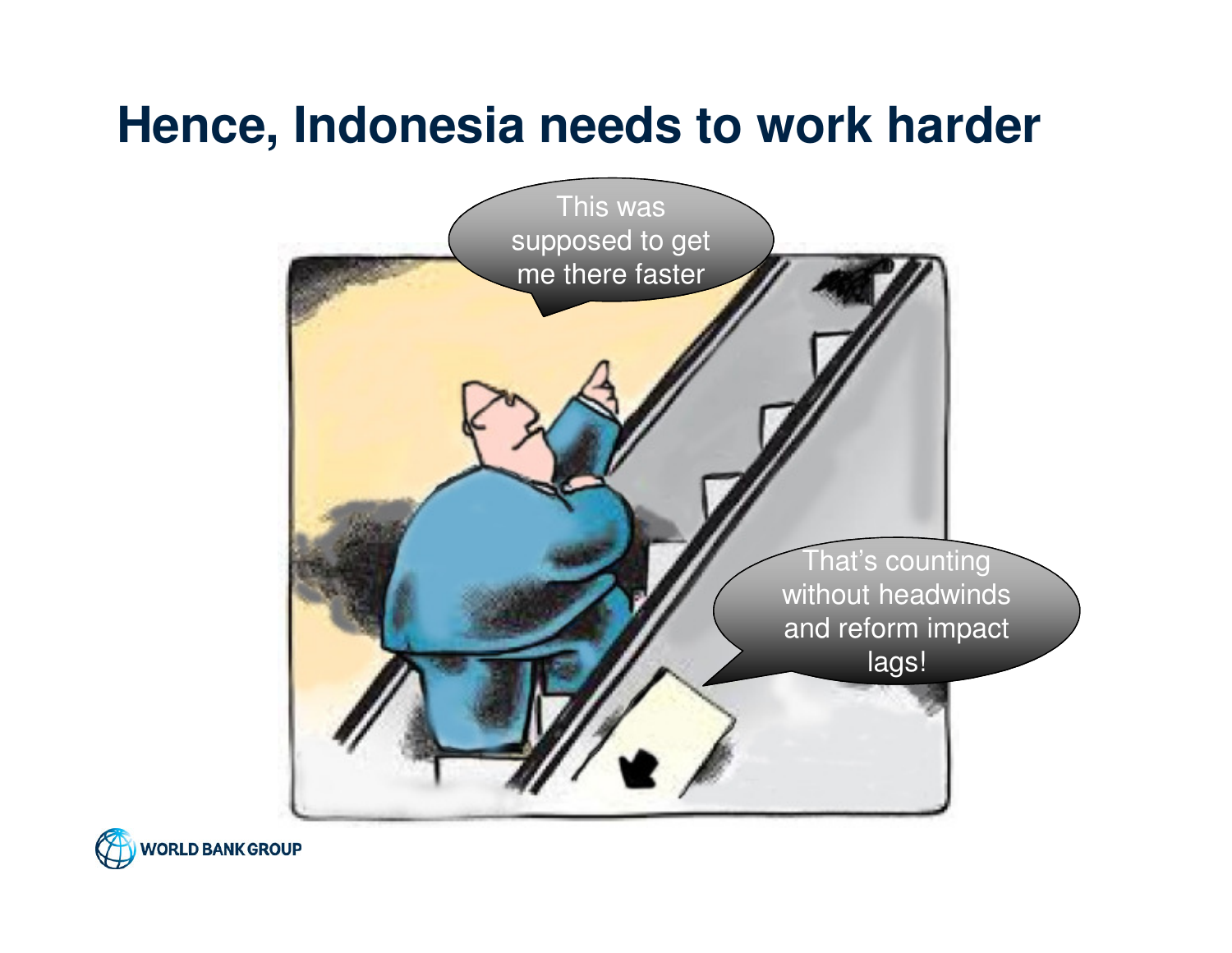## **Monetary easing but rigid bank interest rates**

**Cumulative change since December 2014, percent**



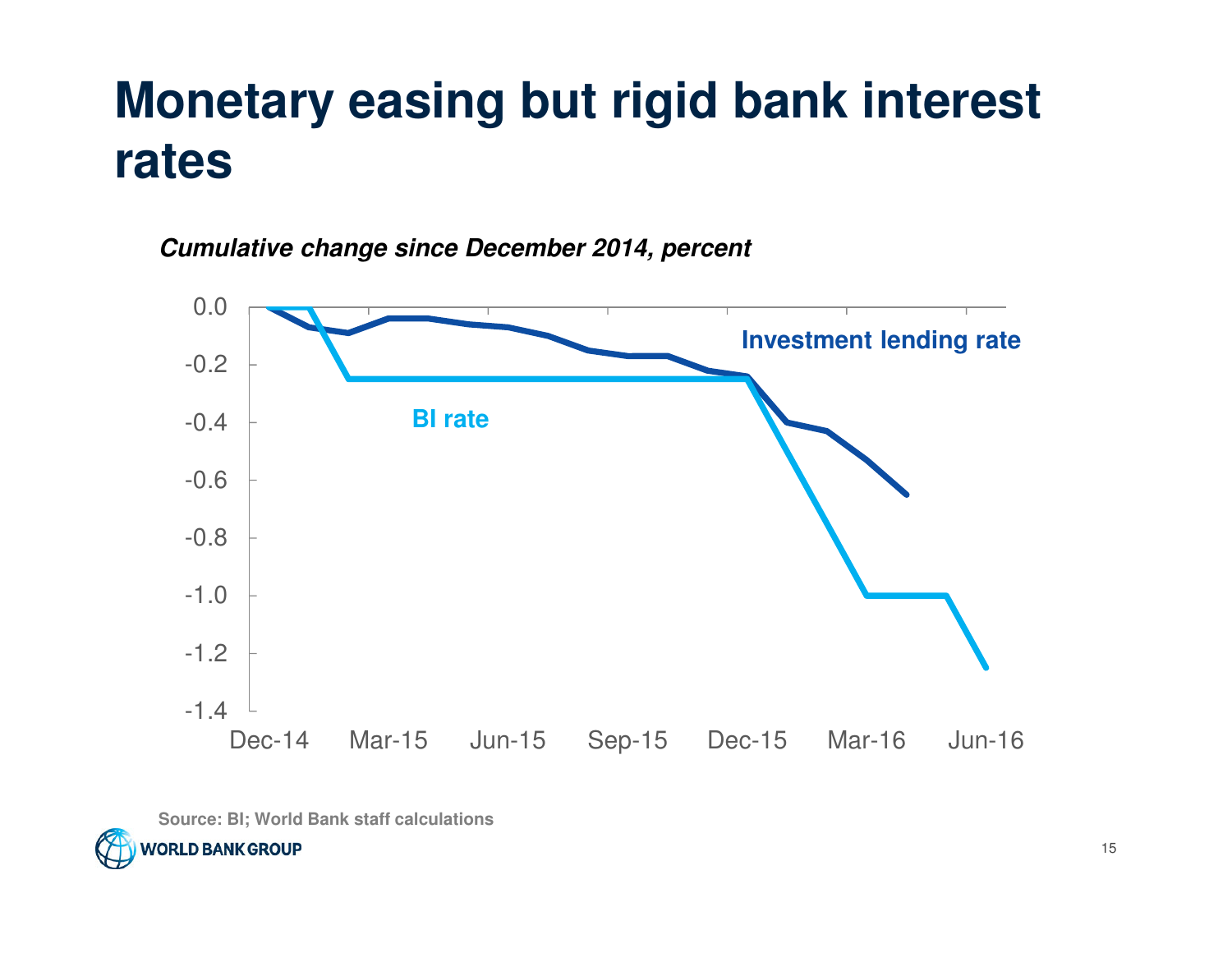# **Why are Indonesian interest rates higher than in peer countries?**

### **Bank interest and expense structure:**

- •High overhead costs;
- $\bullet$ Low fee income;
- •High capital ratios;
- •Low loan loss provision.

### **Structural factors:**

- •High inflation;
- $\bullet$ Underdeveloped financial markets;
- • Crowding out by government borrowing.

### 0 10 20Inflation5yr gov.bond yield**Deposit** rateLendingrate■ Thailand ■ Malaysia Philippines ■ Indonesia

**Source: WDI; World Bank staff calculations**



### **Percent per year**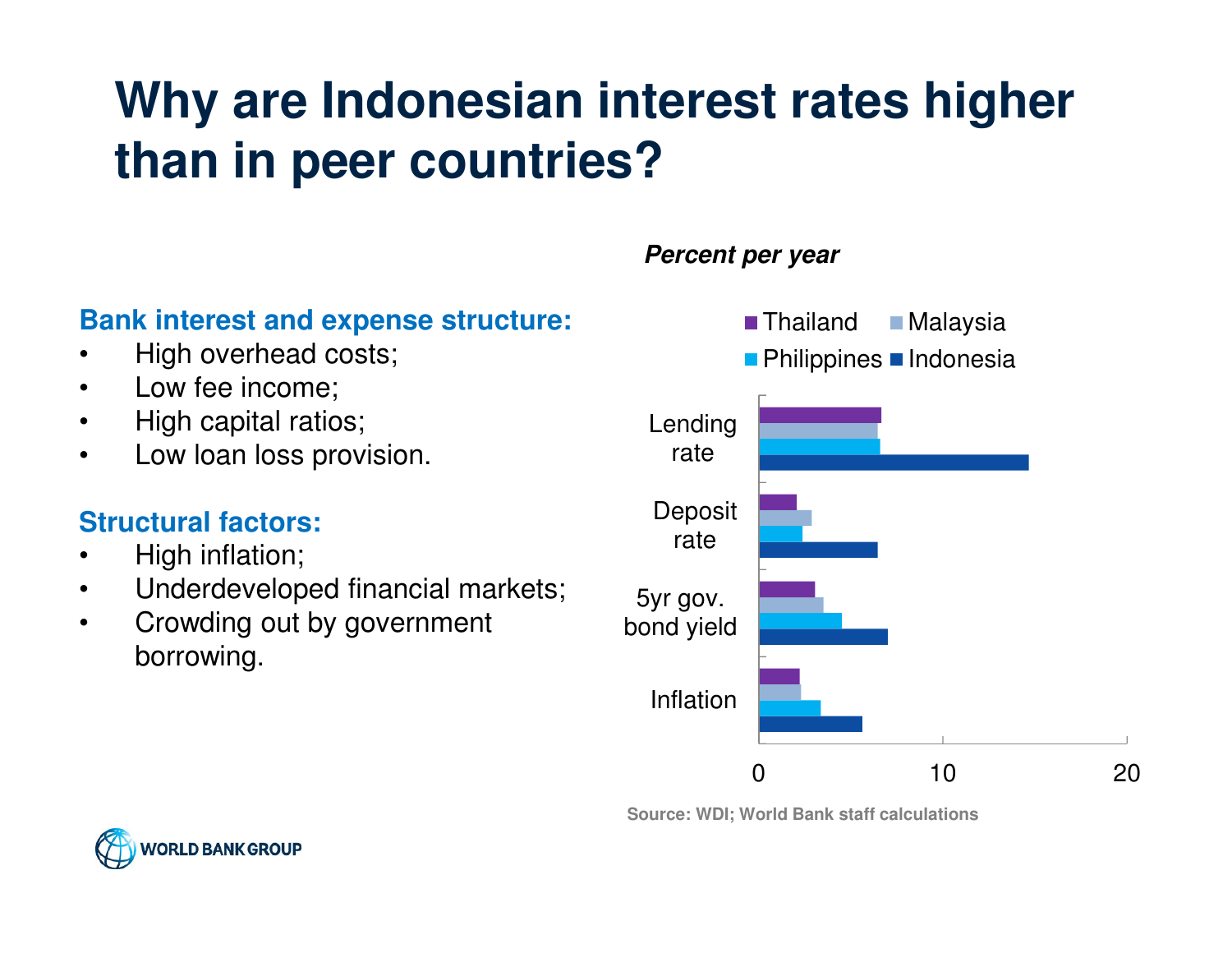# **Public investment maintained within limited fiscal space**



**Source: Ministry of Finance; World Bank staff projections**

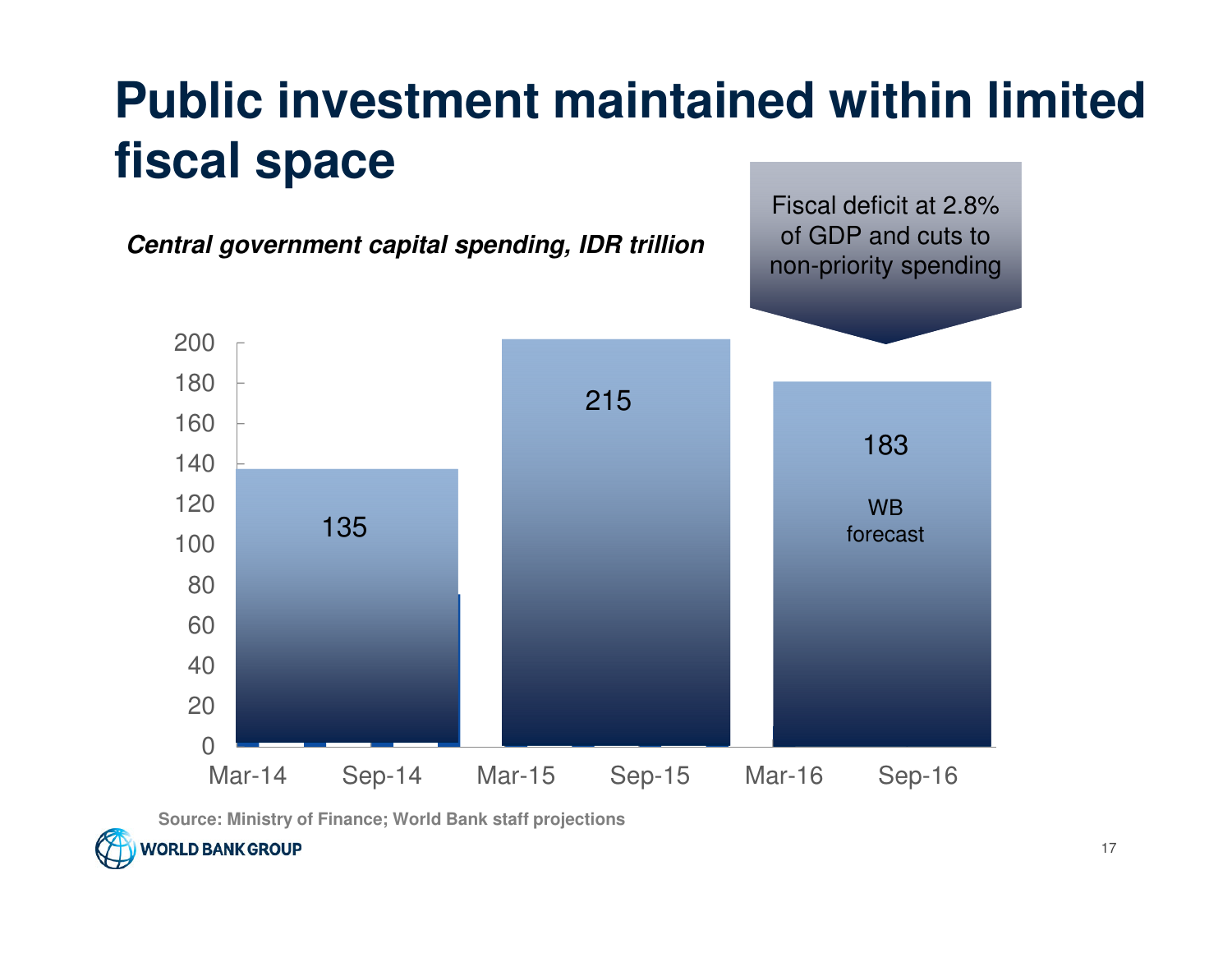## **Fiscal policy could better target inequality**

### **What can be improved?**

- The Government spends the least •on the most effective programs (e.g. direct cash transfers);
- • Compliance and the size of the tax base must be increased.

### **What has already worked well?**

• Fuel subsidy reform, accompanied by compensation for the poor, has had a positive impact on both poverty and inequality reduction.

#### **Reduction in the Gini coefficient due to fiscal policy**



**Source: Various; World Bank staff estimates for Indonesia based on Susenas 2012**

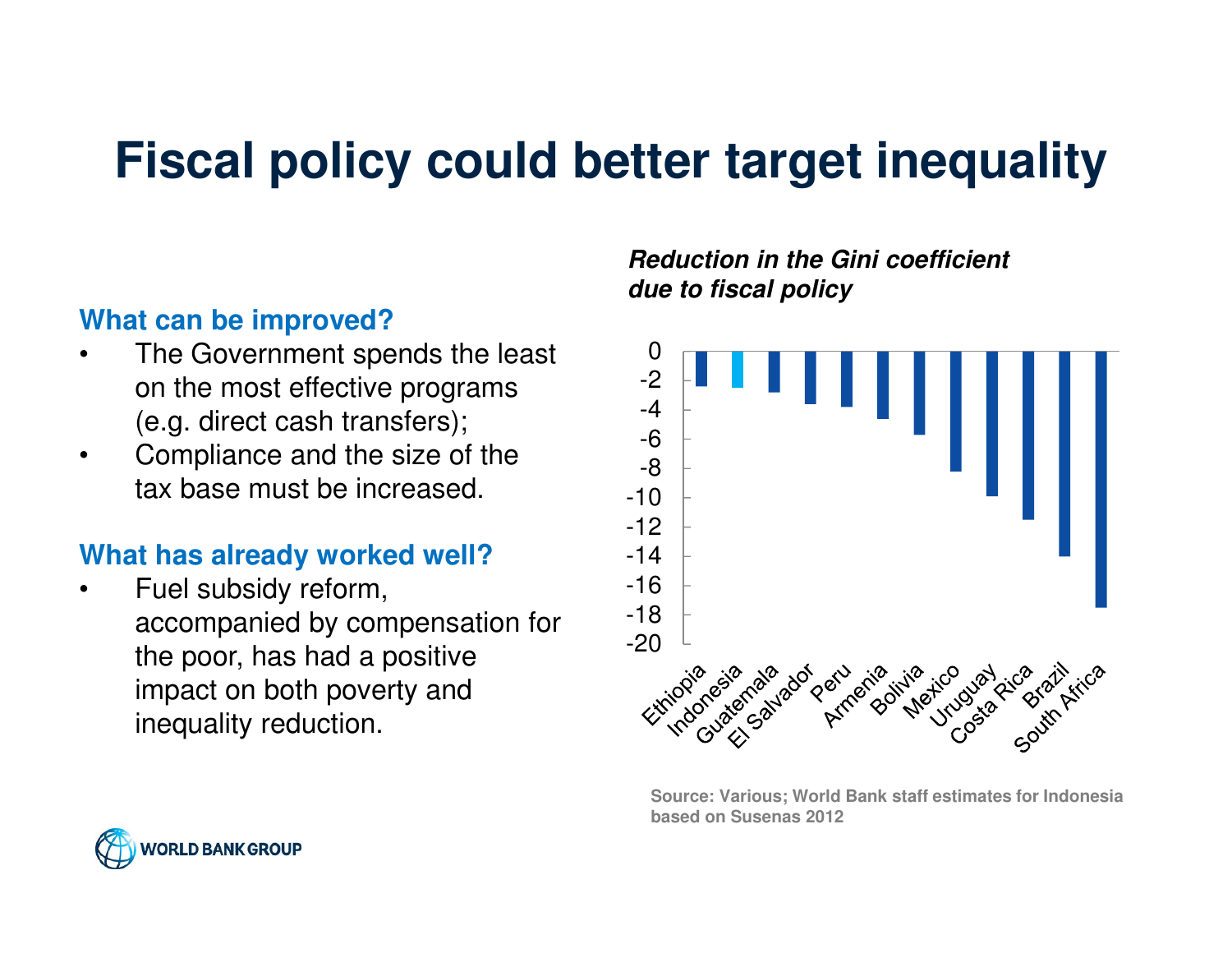## **Trade policy can hurt the people with the lowest incomes**

**Difference in value added per unit of output compared to a free trade scenario in 2015, percent**



**Source: Ministry of Finance; World Bank staff projections**

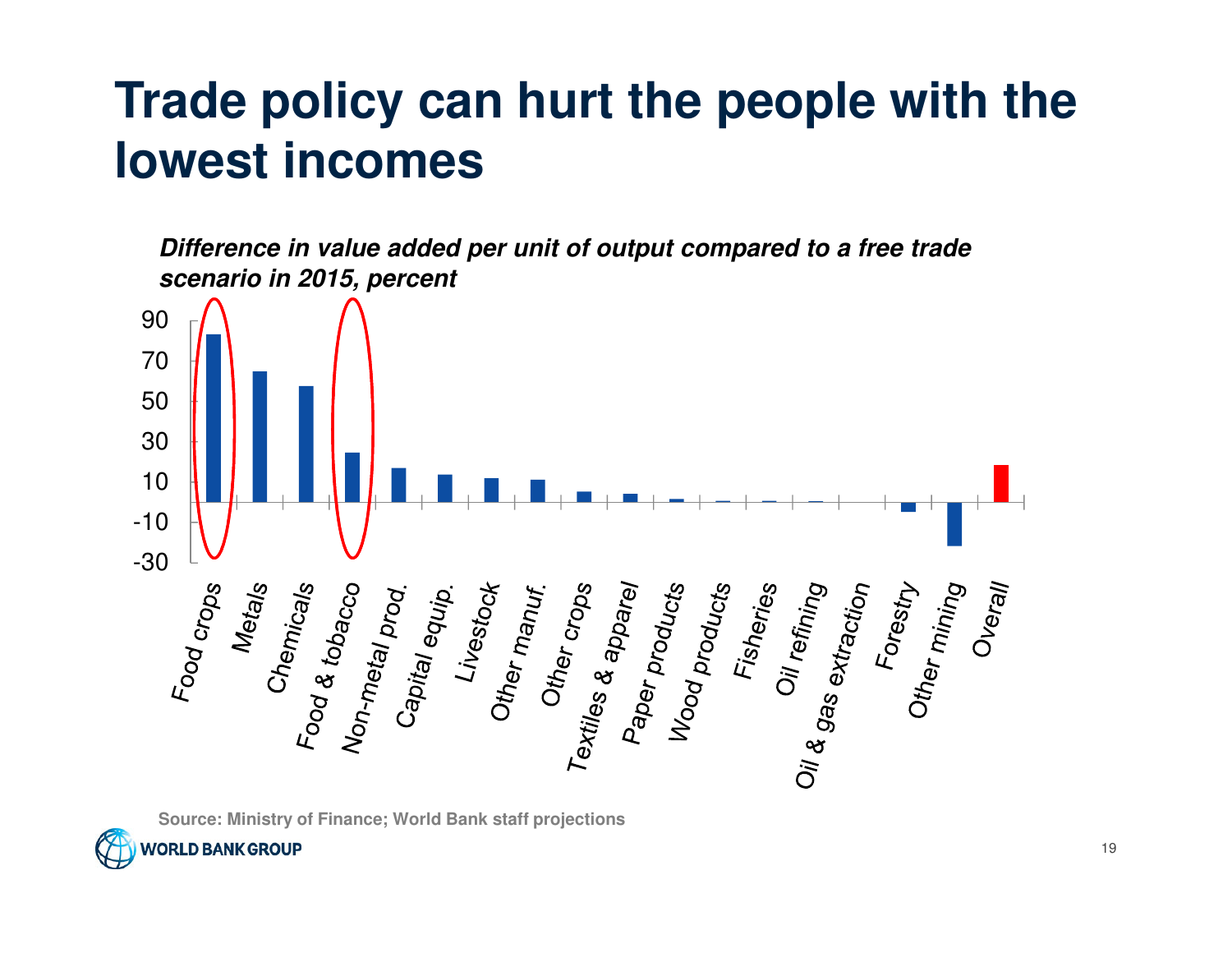# **The good news: an emerging trade liberalizing trend**

- $\bullet$  Until last year, Indonesia was among the world's top users of trade barriers.
- • Over the last four quarters, the Government has introduced fewer trade restrictions and more trade liberalizing measures. In Q1 2016, the number of liberalizing measures exceeded the number of restricting.

#### **Number of trade measures**



**Source: Global Trade Alert; World Bank staff calculations**